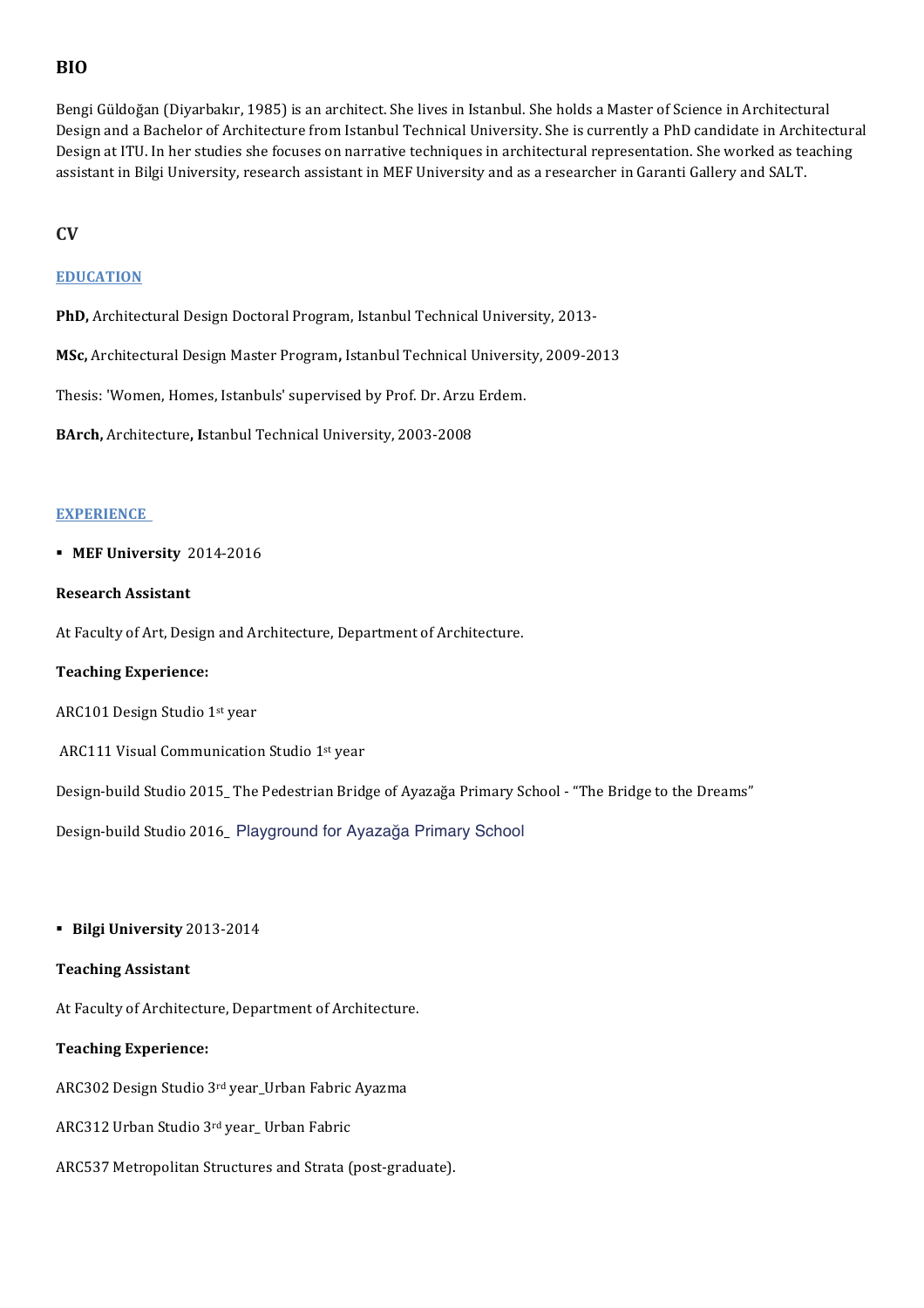## § **SALT** 2010-2011

### **Researcher**

'SALT was founded in Istanbul in April 2011 as a not-for-profit cultural institution through the merging of three institutions. Garanti Gallery merged with Platform Contemporary Art Center and Ottoman Bank Archives and Research Center to form SALT. SALT, conducts interdisciplinary research projects, and hosts public programs such as exhibitions, talks, film screenings, *lectures, performances, and workshops. It proposes a space for art within a non-hierarchical and decentralized internationalism, based on the values of difference and horizontal exchange.' (saltonline.org)* 

### § **Garanti Gallery** 2008-2010

### **Researcher**

*'Garanti Gallery* (GG) was a cultural institution based in Istanbul, specializing in design, architecture and urbanism through exhibitions, lectures, conferences, workshops and publications. GG hosted the exhibitions of works by internationally renowned architects and designers such as Steven Holl, Zaha Hadid, Archigram, Hella Jongerius, Konstantin Grcic, Ezri Tarazi and Yossi *Lemel.' (saltonline.org)*

## **EXHIBITIONS**

## § **ARTIST 2017, 27TH ISTANBUL ART FAIR**, **UTOPIA**

**Contribution: Participant artist** with Sevgi Ortaç, Fatma Belkıs, Nihan Somay and Merve Kılıçer

Work Title: KADIKÖY KOOPERATİFİ DOSTLARI SUNAR: ESAS ÖNERİ

4 November-13 November 2017, TÜYAP Fair Convention and Congress Center.

**• POSTCARDS FROM THE ANTHROPOCENE: Unsettling the Geopolitics of Representation, University of Edinburgh,** School of Architecture and Landscape Architecture

### **Contribution: Participant artist**

**Work Title:** 'Supercombine' (screening)

22 June-24 June 2017, University of Edinburgh.

Article chosen for the conference book in press from Edinburgh University Press..

## **• BAHAR The Istanbul Off-site Project for Sharjah Biennial, Sharjah Art Foundation**

## **Contribution: Participant artist**

**Work Title:** 'Kalhana' (Installation)

13 May-10 June 2017 Abud Efendi Konağı, Sultanahmet.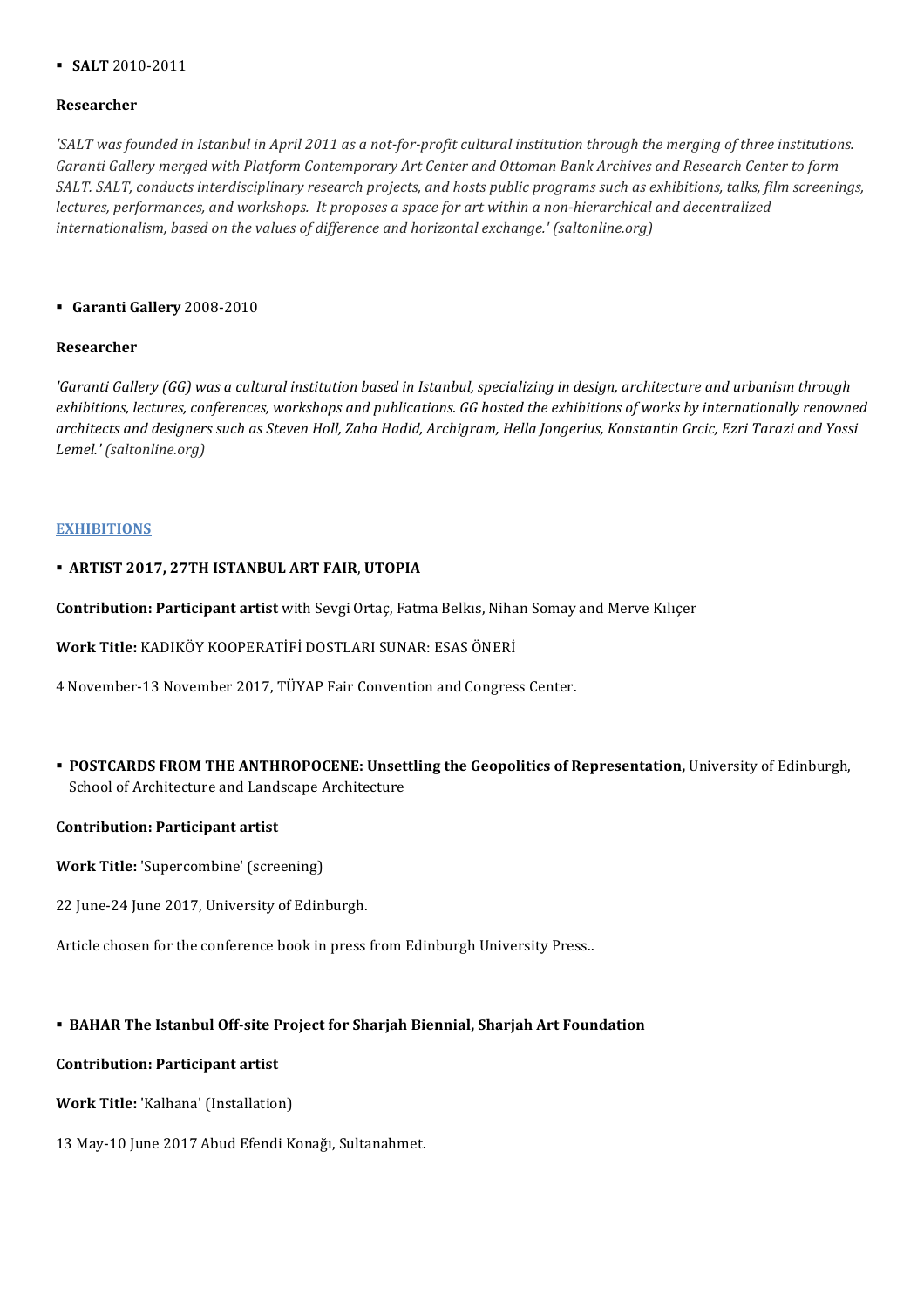## § **STAY WITH ME**

### **Contribution: Participant artist**

**Work Title:** '*Kurumuş Sarmaşık Vantuzları'* with Özgür Atlagan.

16 Jan-12Feb 2016, Corridor Project Space, Amsterdam / 25 July-10 Oct 2015, Weserburg Museum, Bremen / 13 May-7 June 2015, Depo, İstanbul / 27 Nov-24 Dec 2014, Berlin Apartment Project.

## **EXPINESS FACTORIES: An Exhibition on Commercial Structures, Vitra Contemporary Architecture Series #1**

## **Contribution: Production assistant, Editor**

07 Feb-17 March 2012, Galeri Işık Teşvikiye

Curator: Saitali Köknar

## **E** BECOMING ISTANBUL

## **Contribution: Researcher, Editor**

11 Dec 2015-8 May 2016, İstanbul. Passion, Joy, Furry, Maxxi Museum, Rome / 13 Sep-31Dec 2011, SALT, İstanbul / 16 May-30 June 2009 Deutsches Architektur Zentrum DAZ, Berlin / 05 May-21 June 2009, Al Riwaq Gallery, Al Manama / 6 Sep-9 Nov 2008, Deutsches Architekturmuseum DAM, Frankfurt.

Curators: Pelin Derviş, Uğur Tanyeli, Bülent Tanju

### **PUBLICATIONS**

## **Self-Publishing**

- § **Gadanalam\_**Archizine/on-going
- **Women, Homes, Istanbuls** /a book based on the master's thesis at ITU Architectural Design

### **Participated Publications**

# **Web**

§ **ÖRTÜK/COVERED**

# Contribution: **Author**

Website: http://www.arkitera.com/haber/27476/ortuk-toprak-ortuk-kent1

# **Book**

# **• TAARLA: Projections on Istanbul**

Contribution: Author, '*Establishing the New Flaneur: The Network of Resisting Production'* with Merve Gül Özokçu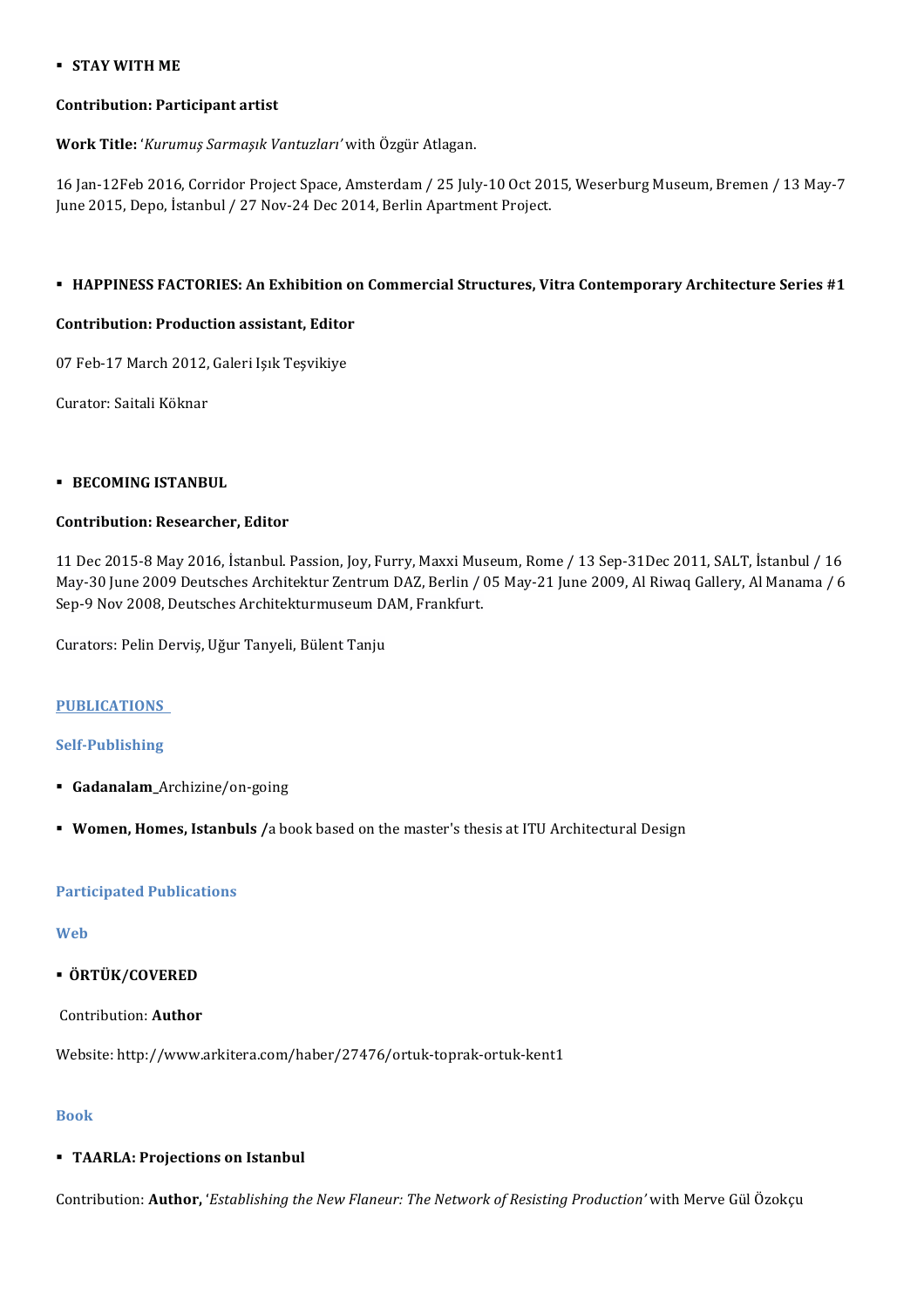Editors: Ayse Sentürer, Özlem Berber, Nurbin Paker, Aslıhan Senel, ITU Vakfı Yayınları, 2015, Istanbul, ISBN 978-605-47-7885-0.

## **E** Mapping Istanbul

### **Contribution: Researcher**

Editors: Pelin Derviş, Meriç Öner Map Design: Superpool, Book Design: Project Projects, Garanti Galeri, 2009, Istanbul, ISBN 978-9944-731-16-4.

§ **Becoming Istanbul: An Encyclopedia : Facts, Problematics and Metaphores**

## **Contribution: Author**, '*Parks and Gardens'*

Editors: Pelin Derviş, Bülent Tanju, Uğur Tanyeli, Garanti Galeri 2008, Istanbul, ISBN 978-9944-731-06-5.

## **CONFERENCE AND TALKS**

**• The Place of Memory and Memory of Place, June 16 2018, University of Birkbeck, UK** Organized by London Center for Interdisciplinary Research

**Work title**: 'The Displaced'

**• After Genocide: From Trauma to Rebirth: A Gendered Perspective, Sep17-20, 2016** Organized by Women in War (Paris) in partnership with the Institute of Archaeology in Yerevan.

## **Work title: 'Çüngüşabadoum»** Reflecting on Absence and Presence, Objects and Archives: (Re)imagining a Shared **Unknown Past in Çüngüş'**

**In collaboration with** Deanna Cachoian-Schanz (University of Pennsylvania)

Funded by Hrant-Dink Foundation, 'History and Memory Research Fund 2017'. **In press** from 'Verso Books'

**• 'Becoming Istanbul' and 'New Istanbul Studies': Capturing and Documenting Change, Panel Discussion,** September 19, 2013 at SALT Galata..

Summer School, History Takes Place – Dynamics of Urban Change organized by ZEIT-Stiftung. Participants: Pelin Dervis, Hüseyin Kuşçu, Bengi Güldoğan, Cenk Özbay, Tuna Kuyucu, Deniz Yonuc.

### **COMPETITIONS**

- **COMPASSO VOLANTE, Never Ending Expo** International Competition, Mention Award with Arzu Erdem, İpek Yürekli, İpek Baycan, Bora Özkus and Zeynep Aydemir, September 2010.
- **d3 Housing For Tomorrow** International Competition, De-zone City: urban nucleus, (exhibited in UDESIGN Monterrey) with Zeynep Aydemir, Bihter Almaç and İpek Baycan, March 2010.